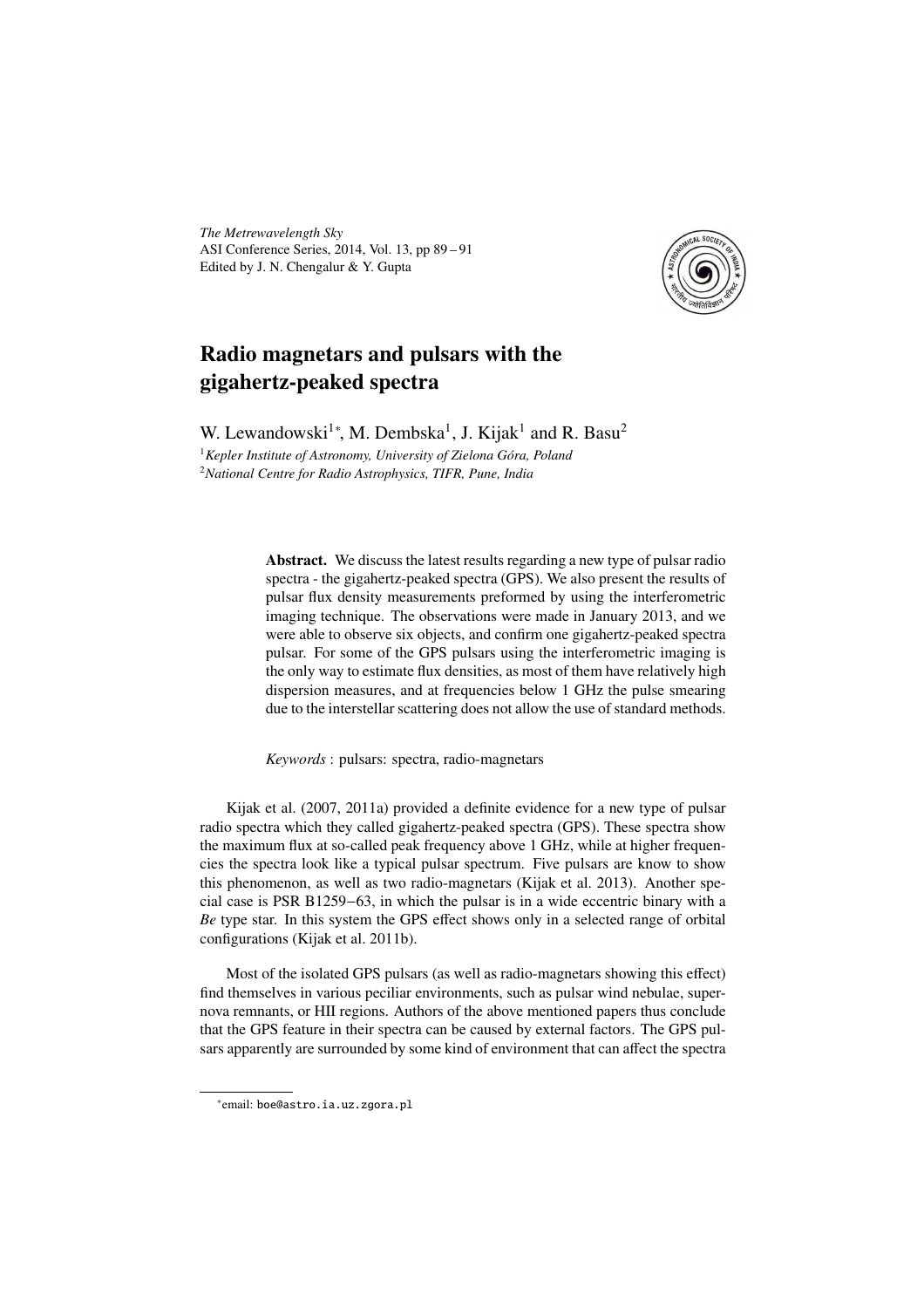of those pulsars in the same way as the stellar wind affects the B1259−63 spectrum (Kijak et al. 2011b).

To broaden our knowledge about this phenomenon we decided to conduct more flux density measurements for pulsars at lower frequencies. However, since most of the candidate sources have relatively high dispersion measures, at the frequencies below 1 GHz they are heavily affected by interstellar scattering (Lewandowski et al. 2013), which makes the measurement by standard methods unreliable or impossible (when the pulsar signal is completely smeared by this effect). Hence we conducted radio interferometric imaging observations of six pulsars, at low frequency, with the principle aim for measuring their flux densities, to be able to confirm if these pulsars have a GPS-type spectra. Our interferometric data were gathered with Giant Metrewave Radio Telescope at 610 MHz with 30 antennas and 435 baselines in January 2013.

For the first three pulsars, namely B1750−24, B1815−14 and B1849+00, the scattering time-scales at 610 MHz are large that interferometric imaging provides the only means to estimate flux for these cases. The remaining pulsars: B1800−21, B1822−14 and B1823−13 can be observed at low frequencies by conventional pulsar observations, but scattering may still play a role in the flux measurements, hence they were included in the project for verification purposes. We were able to confirm one GPS pulsar, PSR B1823−13. For two others - B1800−21 and B1822−14 - the results are inconclusive and these sources require further investigation. The remaining pulsars are apparently showing regular pulsar spectra down to 610 MHz (Dembska et al. 2014, in prep.).

The interferometric imaging technique provides a superior alternative to the flux measurements due to more robust flux calibration (baseline at zero level reduces errors made during baseline subtraction of a normal pulsar observation) and possibility of correction for instrumental and atmospheric gain fluctuations on very short timescales using self-calibration techniques (corrections are determined by the flux densities of the constant and bright background sources in the field and hence would not be affected by the pulse variation of the relatively weak pulsar). Thus, the interferometric imaging technique allowed us to estimate the flux measurement, making possible to observe weak or high DM pulsars at frequencies below 1 GHz and verify previous results. This will be helpful in searching for new GPS sources in future, especially in a case of objects for which determining the flux at low frequencies using standard pulsar observing methods is not possible.

## Acknowledgements

This work was supported by grants DEC-2012/05/B/ST9/03924 and DEC-2013/09/B/ST9/02177 of the Polish National Science Centre.